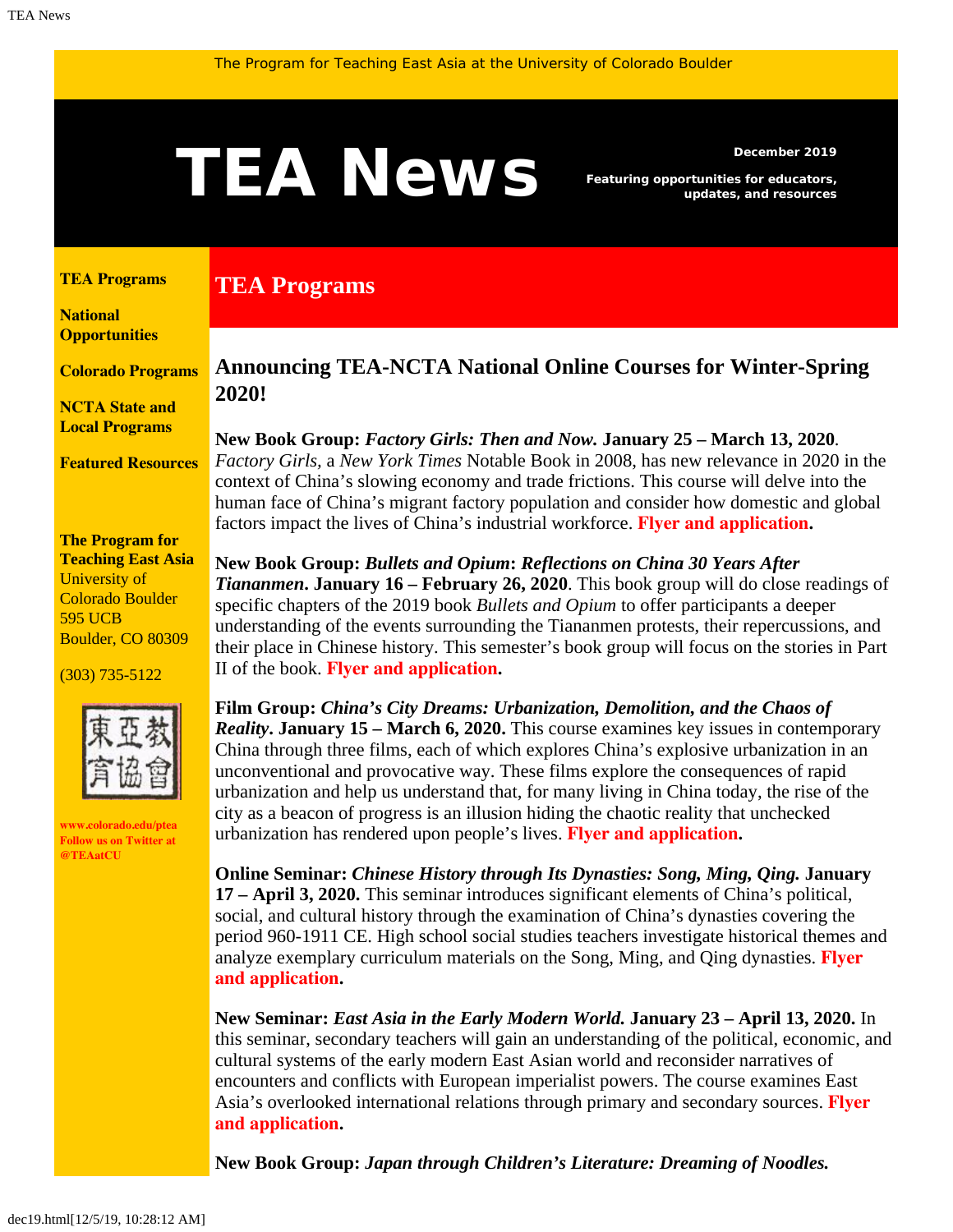**January 31 – April 9, 2020.** K-8 teachers will explore the themes of the early post-war period, minorities and identity in Japan, and food culture through recent children's books, *A Place to Belong* by Cynthia Kadohata and *Magic Ramen: The Story of Momofuku Ando* by Andrea Wang, illustrated by Kana Urbanowicz. In addition, participants will discuss classroom applications for language arts and social studies. **Flyer [and application](https://www.colorado.edu/ptea/sites/default/files/attached-files/ws2020jpkidlitbgflyer.pdf).**

#### **Northern Virginia and DC Area Teachers:**

NCTA is offering a three-workshop series for the 2019-2020 school year. **Registration for the December workshop has closed.** Learn about the February and March workshops **[here](https://www.colorado.edu/ptea/sites/default/files/attached-files/nova_flyer_2019_2020.pdf)**. Registration for February and March workshops will open January 5, 2020. Look for the announcement in our January E-news.

### **National Opportunities**

**NCTA National Online Seminar: Taiwan:** *Identity and Place in the World Today.* **January 20 – March 29, 2020. Application deadline: January 3, 2020.**The NCTA national coordinating site at the Five College Center for East Asian Studies will present this online seminar. Participants will consider Taiwanese identity today through the lenses of history and culture. What makes Taiwan unique? How have history and culture formed —and continue to form—images of Taiwan, both within the island and beyond? **[Registration](https://www.fivecolleges.edu/fcceas/ncta/2020-national-online-taiwan)**.

**2020 Keizai Koho Center Study Tour to Japan. June 22-30, 2020 (tentative). Application deadline: January 15, 2020.** This study tour for middle and high school educators aims to deepen participants' understanding of Japan and contribute to international mutual understanding across the Pacific. Participants interact with Japanese students, teachers, scholars, and business leaders and enjoy traditional and contemporary Japanese culture. **[Information and registration.](http://www.us-japan.org/programs/kkc)**

**2020 Korean Research Trip. June 30 – July 11, 2020. Application deadline: January 15, 2020.** World History Digital Education seeks social studies teachers, staff developers, and supervisors to take part in a research trip to South Korea showcasing the challenges, outcomes, and legacies of the Korean War. Participants will also take part in pre-trip webinars, readings, and discussion; following the trip, they will develop a lesson and present it to other educators. **[Registration](http://www.worldhistoryde.org/korea-trip)**.

**Columbia NCTA Online Book Groups:** *Understanding China Through Comics, Graphic Novels, and Drama***. January – February 2020.** The NCTA national coordinating site at Columbia's Weatherhead Institute is offering three book groups in January and February, each running at a different time period. Two book groups focus on comics, the third on the graphic novel *A Chinese Life*. More information is available **[here](http://afe.easia.columbia.edu/announcements/2019/BookGroupsFall19.html)**.

**USS Midway Museum 2020 Summer Institutes. Application deadline: March 8, 2020.** The USS Midway Museum in San Diego is hosting two summer institutes in 2020:

- *The Cold War, Korea and Vietnam.* June 28 July 11, 2020.
- *World War II in the Pacific: Clash of Nations and Perspectives.* July 12-18, 2020.

For more information, visit the Museum **[website](https://www.midway.org/education/teacher-programs/midway-institute-for-teachers/)**.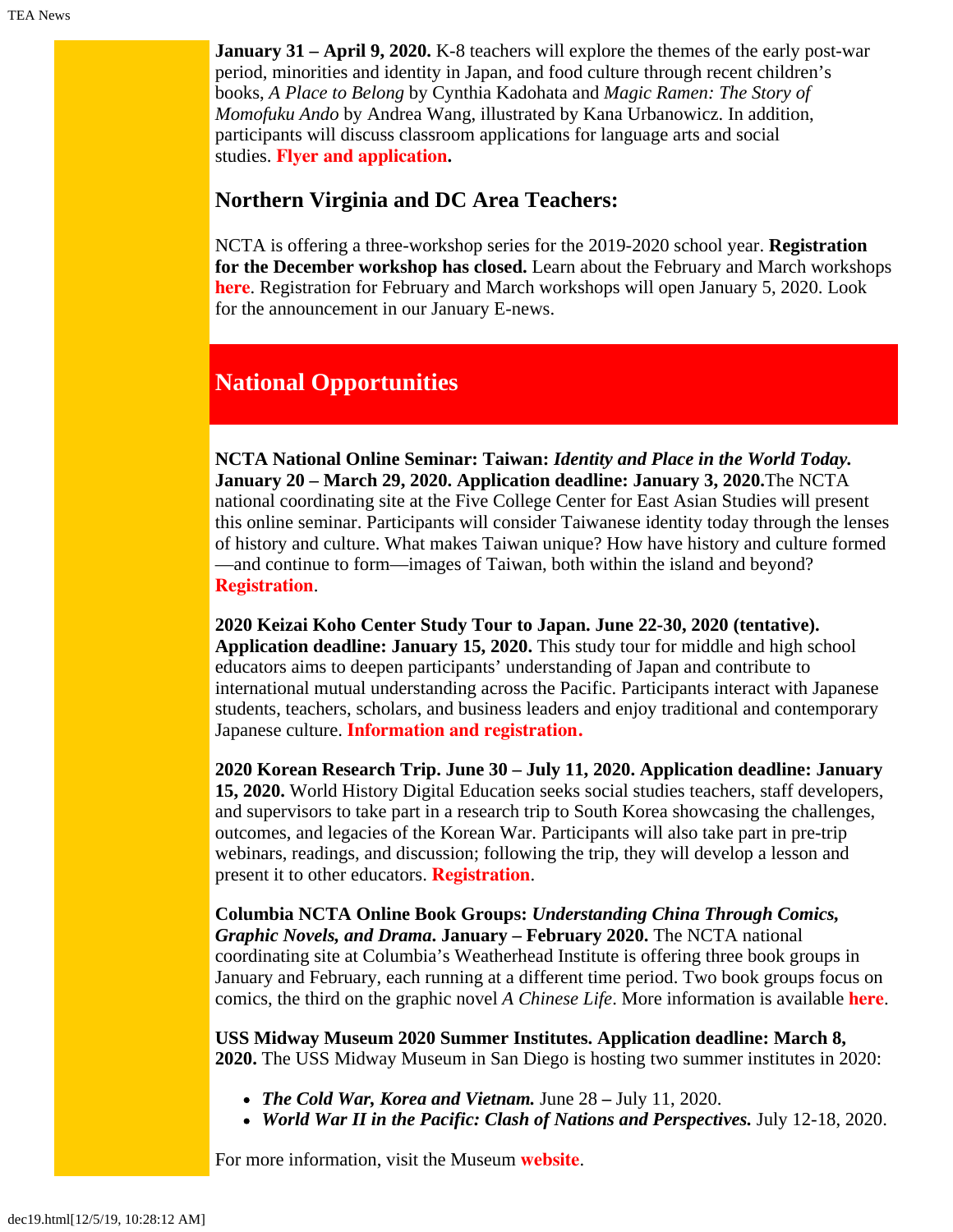#### **Previously Announced National Opportunities**

**NCTA Webinar:** *Nagasaki: Life After Nuclear War***, December 10, 7-8 pm EST.** NCTA at the Five College Center for East Asian Studies is offering one final webinar before the end of the year, featuring author Susan Southard. **[Registration](https://register.gotowebinar.com/register/7917711176098218754)**.

**Teach in China—Summer 2020. Application deadline: January 15, 2020.** SABEH (Sino-American Bridge for Education and Health) offers three- to four-week opportunities to teach in China during July and August 2020. Participating K-12 teachers experience Chinese culture, schools, teaching, travel, and collaboration with Chinese and American colleagues. More information and an application are available on the SABEH **[website](https://www.sabeh.org/teach-in-china)**.

## <span id="page-2-0"></span>**Colorado Programs**

**High School Student Exchange Program to Japan. June 3-19, 2020. Application deadline: December 18, 2019.** Ten high school students in the Denver Metro area will have the opportunity to visit Tokyo, Takayama, Hiroshima, and Kyoto; spend six nights in homestays; and visit many iconic sites in Japan. This program is sponsored by the Denver-Takayama Sister City Committee. Cost is \$3,500 including airfare. More **[information](https://www.denversistercities.org/takayama/2020s2j/)**.

# <span id="page-2-1"></span>**NCTA State and Local Programs**

**Northern Virginia and DC Area Teachers:** For winter-spring 2020, NCTA is offering two workshops. These workshops are sponsored by the NCTA national coordinating site at the University of Colorado. Learn about the February and March workshops **[here](https://www.colorado.edu/ptea/sites/default/files/attached-files/nova_flyer_2019_2020.pdf)**. Registration for these workshops will open January 5, 2020. Check back then.

**NCTA Massachusetts Seminar:** *Human and Physical Geography of East Asia: A View of the Past and Contemporary Issues.* **January 4 – February 8, 2020.** This seminar welcomes teachers, librarians, and administrators interested in incorporating East Asia into their curriculum. The seminar will provide content and resources for teaching about China, Japan, and Korea. The seminar will meet on Saturdays from  $9 \text{ am} - 3 \text{ pm at}$ Lexington High School. **[Information and registration](https://www.fivecolleges.edu/fcceas/ncta/ncta_in_massachusetts/2020-Lexington-MA)**.

**NCTA New York Seminar:** *China, Korea, Japan.* **February 29 – May 16.** Participants in this Ithaca seminar will meet monthly on Saturdays and take part in six webinars as they learn about East Asia and how to incorporate it into their curriculum. **[Information](https://www.fivecolleges.edu/fcceas/ncta/ncta_new_york/2020-ithaca-seminar) [and registration](https://www.fivecolleges.edu/fcceas/ncta/ncta_new_york/2020-ithaca-seminar)**.

**NCTA Texas Seminar:** *Journey to Asia: A Cultural, Historical, and Political Overview.* **January 29 – April 8, 2020.** This seminar will emphasize the interconnections among Asian states and the rest of the world while exploring the cult of personality in authoritarian states, globalization and sport in Asia, the sociology of food and drink, and more. The seminar will meet three hours weekly at Texas Christian University in Fort Worth. For more information or to register, contact **[c.currier@tcu.edu](mailto:c.currier@tcu.edu)**.